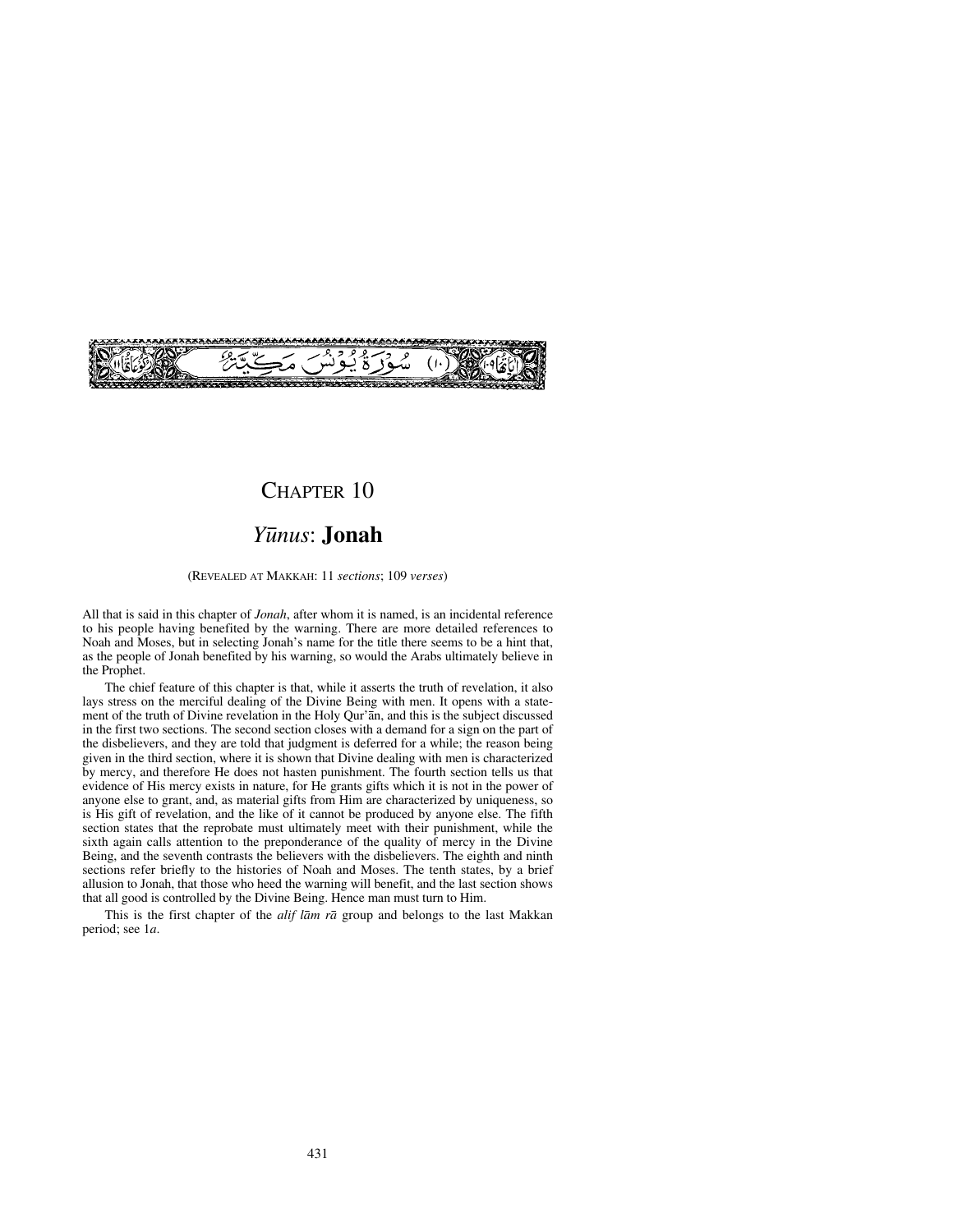## SECTION 1: **Truth of Revelation**

In the name of Allåh, the Beneficent, the Merciful.

**1** I, Allåh, am the Seer.*<sup>a</sup>* These are the verses of the Book, full of wisdom.*<sup>b</sup>*

**2** Is it a wonder to the people that We have revealed to a man from among themselves: Warn the people and give good news to those who believe that for them is advancement in excellence *<sup>a</sup>* with their Lord? The disbelievers say: This is surely a manifest enchanter.

**3** Surely your Lord is Allåh, Who created the heavens and the earth in six periods, and He is established on the Throne of Power regulating the Affair.*<sup>a</sup>* There is no intercessor except after His permission. This is Allåh, your Lord, therefore serve Him. Will you not mind?

بِسْعِ اللَّهِ الْتَرْضَىٰنِ الرَّحِيْهِِ الرحَّ تِلْكَ ايْتُ الْكِتْبِ الْكَلِيْوِنَ

آكَانَ لِلنَّاسِ عَجَبًا أَنْ أَدْحَيْنَآ إِلَى سَ جُلِ مِّنْهُ هُمْ آنُ آنُذِيں النَّاسَ وَبَثِيْبِهِ الَّذِينَ اٰمَنُوۡٓٓا اَنَّ لَهُمۡ قَيۡلَٰهَ صِدۡلَٰٓتِی عِنْدَ رَبِّهِمْ ۚ قَالَ الْكُفِّ وَلَ إِنَّ هٰذَا لَسْجِرٌ مُّبَيِّنٌ ۞

إِنَّ بِالْكُثَرُ اللَّهُ الَّذِينُ خَلَقَ السَّنْوٰتِ وَالْأَمْرَضَ فِي سِتَّةِ أَيَّامِ تُمَّ اسْتَوْى عَلَى الْعَرْشِ يُدَبِّرُ الْإِحْمَرَ لِمَامِنْ شَفِيْعِ الْأَصِنِّي بَعْدِ إِذْنِي ۖ ذٰلِكُمُ اللَّهُ سَنَّكُمْ فَأَعْبَادُوهُ ۖ أَفَيَلَا تَبِذَكَرُوْنَ ۞

1*b*. The *kitab*, or the *Qur'an*, is called *hakim*, *wise* or *full of wisdom*, either because it possesses wisdom, i.e. *the quality which discriminates between truth and falsehood* and right and wrong, or because it is muhkam, i.e. free from all incongruity or unsound*ness* or *because it possesses both these qualities* (R).

2*a*. *Qadam* means *foot*, also *going before* another *with regard to time* or *degree*; and *©idq* is *truth in word* or *deed*, and *every excellent deed* is called *©idq* (R). *Qadama ©idq-in* according to the same authority means *going forward* or *advancement in excellence*. It may also be translated as meaning *a footing of firmness*.

3*a*. For creation in six periods, see 7:54*a*, and for '*arsh*, 7:54*b*. In regulating the Affair, there is a further reference to the spiritual evolution of man, as stated more clearly elsewhere: "He orders the Affair from the heaven to the earth" (32:5). See 32:5*a*

<sup>1</sup>*a*. *Alif, låm, rå* are the three letters which stand at the head of this chapter and four other chapters, viz. 11th, 12th, 14th and 15th, while the 13th chapter has *alif, låm, mßm,*  $r\bar{a}$ . The abbreviation is of the same form as *alif, lām, mim* (see 2:1*a*), except that  $r\bar{a}$ stands for *Rå'ß*, i.e., the *Seer*, or *arå*, i.e., *I see*.

From the 10th to the 16th chapter is a group of seven chapters, which all — with the exception of the last — begin with the abbreviation *alif, låm, rå*, and may be called the *alif låm rå* group. They all belong to the last Makkan period, the last four years of the Prophet's life at Makkah, and deal with the truth of prophethood with more or less reference to the histories of the earlier prophets, four of them being named after a prophet.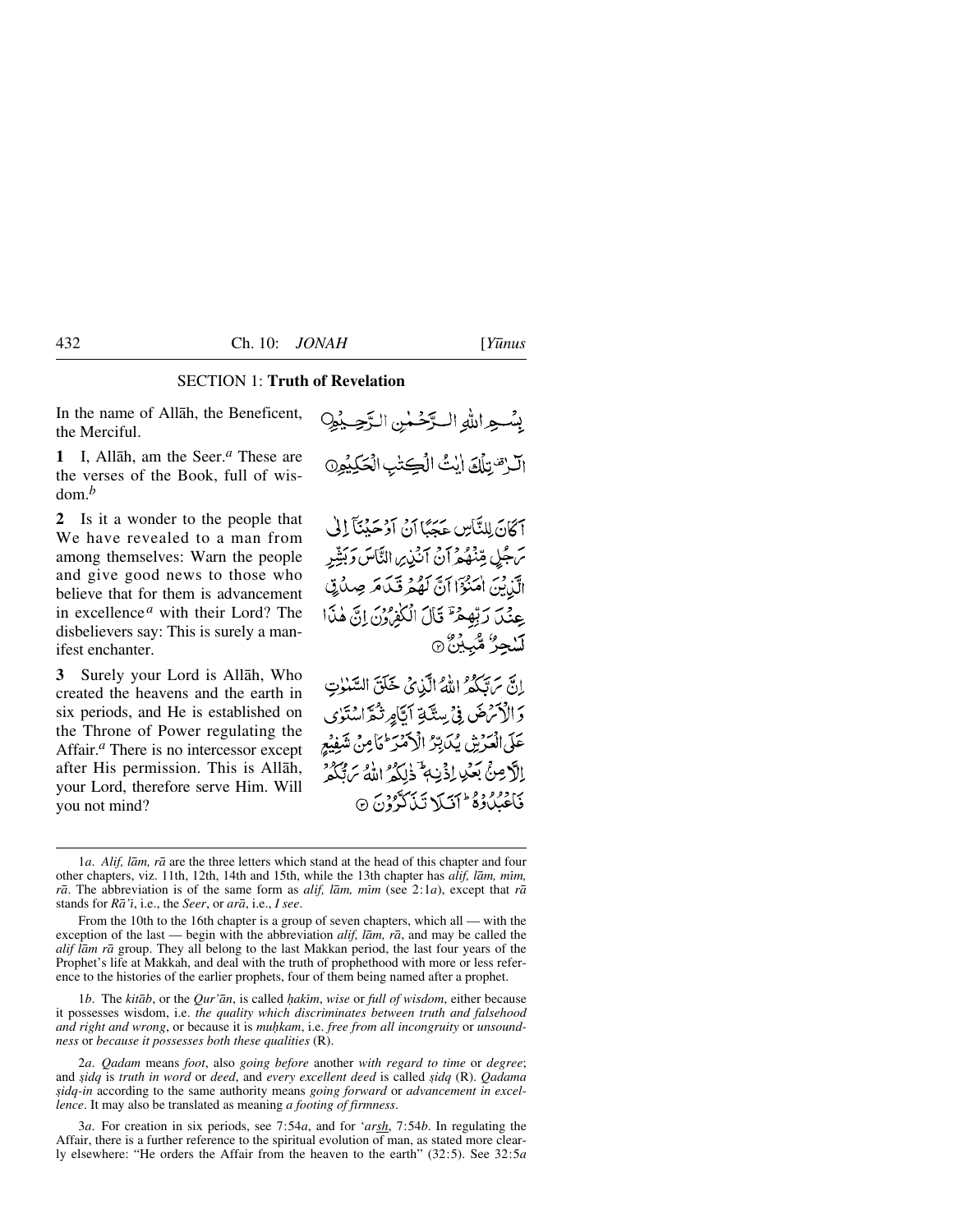**4** To Him is your return, of all (of you). It is the promise of Allåh (made) in truth. Surely He produces the first creation, then He reproduces it, that He may reward with equity those who believe and do good. And as for those who disbelieve, for them is a drink of hot water and a painful chastisement because they disbelieved.

**5** He it is Who made the sun a shining brightness, and the moon a light,*<sup>a</sup>* and ordained for it stages that you might know the computation of years and the reckoning. Allåh created not this but with truth. He makes the signs manifest for a people who know.*<sup>b</sup>*

**6** Surely in the variation of the night and the day, and that which Allåh has created in the heavens and the earth, there are signs for a people who keep their duty.

**7** Those who expect not the meeting with Us, and are pleased with this world's life and are satisfied with it, and those who are heedless of Our messages —

**8** These, their abode is the Fire because of what they earned.

**9** Those who believe and do good, their Lord guides them by their

اآرُهِ مَرْجِعُكُمُ جَينِيْكَا فَرَيْنَ اللَّهِ حَقًّا فَلَ إِنَّهُا مَدْيَاةُ الْخَلْقَ نَثُمَّ يُعِيدُهُ لَيَجْزِئ الّذينَ امَنْهُ! وَ عَبِيلُوا الصّٰلِحٰتِ بِالْ وَالَّذِينَ كَفَرٌدُ وَالْعُفْرِ مِتَيَوَابٌ مِّنْ يَجِيبُهِرِ وَّ عَذَابٌ إِلِيْمٌ بِيِمَاكَ نُوْا يَكْفُرُونَ۞

هُوَ الَّذِي جَعَلَ الشَّمْسَ ضِيَاءً وَّالْقَيِيرَ نْعْرَمَا وَّ فَيَدَّبَرَهُ مَنَأِزِلَ لِتَعْلَمُوْا عَيَادَ السِّنِبِينَ وَالْحِسَابِ لِحَمَاخَلَقَ اللَّهُ ذٰلِكَ إِلَّ بِالْحَقَّ يُفَصِّلُ الْأَيْتِ لِقَوْمٍ يَّعْلَمُوْنَ @

إِنَّ فِي اخْتِلَافٍ الَّيْلِ وَالنَّهَارِ وَمَا خَلَقَ اللهُ فِي السَّمْلُوتِ وَأَكْرَمْضِ لَأَيْتٍ لِّقَوْمِ تَتَّقُونَ۞

اِنَّ الَّذِيْنَ لَا يَرْجُوْنَ لِقَائِنَا وَرَضُوْا بِالْحَيْدِةِ الدُّنْيَا دَ اطْهَاَنَّوْا بِهَا دَ الَّذِيْنَ هُمْرٌ عَنْ اٰلِنِّنَا غُفِلُوْنَ۞

أُولَيْكَ مَأْلِسُهُ النَّارُيِّمَا كَانُوْا يَكْسِبُونَ @

إِنَّ الَّيْبِينَ اٰمَنُوۡا وَ عَبِيلُوۡا الصَّٰ يَهْدِيْهِمْ بَرَّبُّهُمْ بِإِيْبَانِهِمْ تَجْرِ

where it is shown that *al-amr* really means the *Affair of Islåm*, which according to the Divine plan was now being established on earth. For intercession, see 2:48*b*.

<sup>5</sup>*a*. *Óau*', or *˙iyå'*, signifies *that light which subsists by itself*, and *n∂r*, *that which subsists through some other thing* (LL). The moon is called *nūr*, because its light is borrowed, as contrasted with the sun, which is called  $div\vec{a}$ .

<sup>5</sup>*b*. The whole of creation is, notwithstanding its variety, subject to one law, and clearly bears witness to the unity of its Maker. And just as the visible universe is subject to law, there is also a law working in the spiritual world.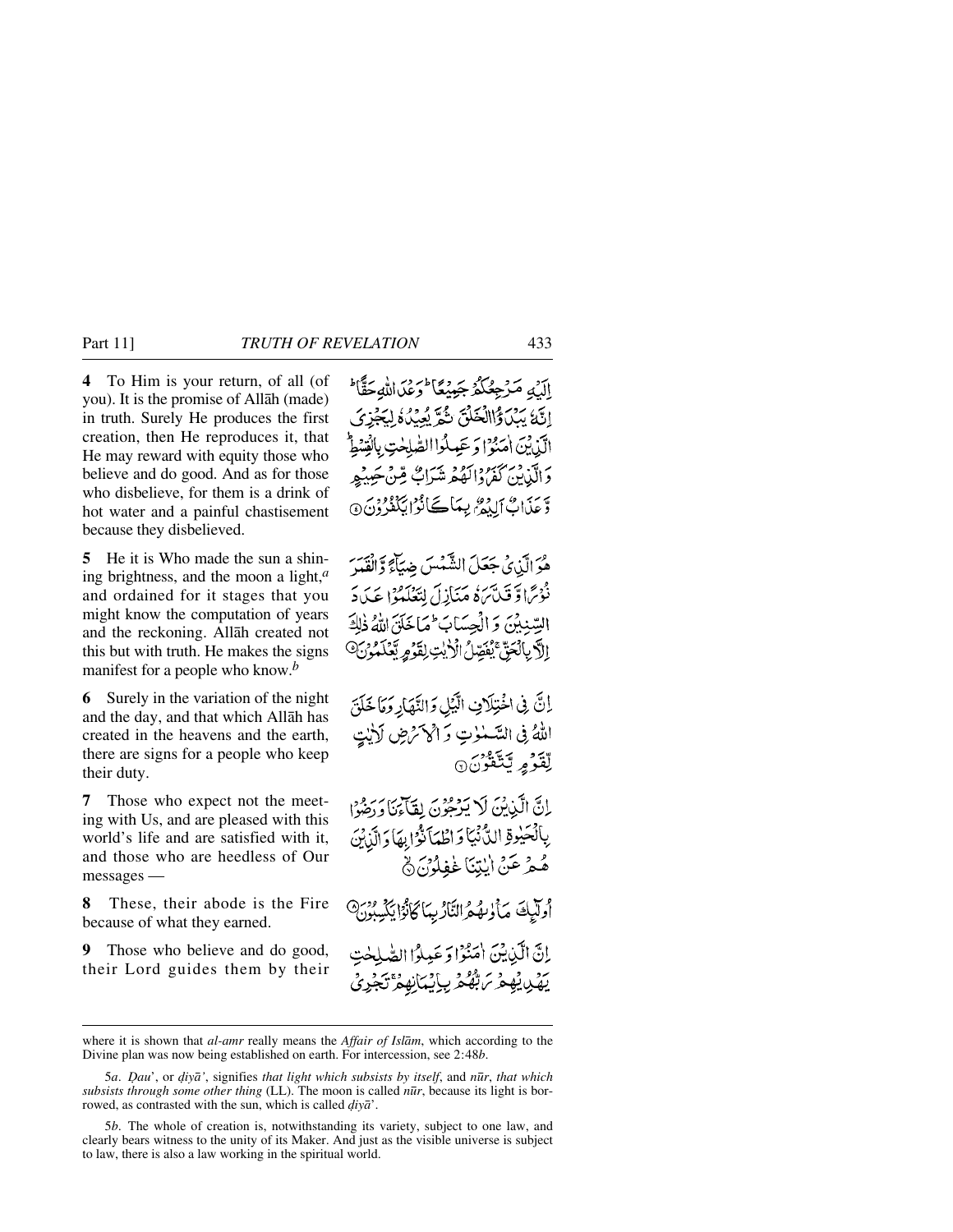faith;<sup>*a*</sup> rivers will flow beneath them in Gardens of bliss.

**10** Their cry therein will be, Glory to Thee, O Allåh! and their greeting, Peace! And the last of their cry will be: Praise be to Allåh, the Lord of the worlds!*<sup>a</sup>*

**11** And if Allåh were to hasten for men the (consequences of) evil, as they would hasten on the good, their doom would certainly have been decreed for them. But We leave those alone, who have no hope of meeting with Us, in their inordinacy, blindly wandering on.*<sup>a</sup>*

**12** And when affliction touches a man, he calls on Us, whether lying on his side or sitting or standing; but, when We remove his affliction from him, he passes on as though he had never called on Us on account of an affliction that touched him. Thus is what they do, made fair-seeming to the extravagant.

**13** And certainly We destroyed generations before you when they did wrong, and their messengers came to مِنْ تَخْتِهِمُّ الْأَنْهَٰدُ فِي جَنَّتِ النَّعِيْمِ۞

رَّمْ الْمُؤْفِيْهَا سُبُخْنَكَ اللَّهُمَّ وَتَعِيَّتُهُمْ فِينُهَا مَسَلَّةٌ ۚ وَ أَخِيرُ دَعْوٰنِهُمْ آنِ الْحَمْنُ لِلَّهِ مَنِّ الْعٰلَمِيْنَ ثَ

# SECTION 2: **Punishment of Rejection**

وَلَوْ يُعَجِّلُ اللَّهُ لِلنَّاسِ الشَّرَّاسْتِعْجَالَهُمُ بِالْخَيْرِ لَقَضِيَ إِلَيْهِمْ آجَلُهُمْ فَتَنَذَى الَّذِيْنَ كَا يَنْكُونَ لِقَيَاءَنَا فِيَ ڟۼٛۑ<u>ٵ</u>ڹۿٷؙؽؘ۞

وَإِذَا مَيَنَ الْإِنْسَانَ الضَّيُّ دَعَيَانَا لِجَنْبِهِ أَوْ قَاعِدًا أَوْ قَائِمًا ۚ نَلَمَّا كَشَفْنَا عَنْهُ ضُرَّهُ مَرَّكَانَ لَّمْ يَدُعُنَآالِي ضُدِّ مِّسَّةُ أَكَذَٰلِكَ مُّ يِّنَ لِلْمُسْرِفِينَ مَا <u>بِحَ أَنَّةُ الْعَيْمَانَّةُ</u>نَّ @

وَلَقِينَ أَهْلَكْنَا الْقُرُونَ مِنْ قَبْلِكُمْ لَمَّا طَلْعُوْالْوَجَاءِتْقُو فِي مِسْلُهُمْ بِالْبَيِّنٰتِ وَ

<sup>9</sup>*a*. The light of faith, which is even here a guiding principle of man's actions, will assume a more palpable form in the life after death. Compare 57:12, where it is called the light running, or gleaming, before them.

<sup>10</sup>*a*. This is the Muslim paradise, and this description is sufficient to give the lie to those who say that the picture of the Muslim paradise drawn in Makkan revelation is characterized by sensuality.

<sup>11</sup>*a*. *Ajal* (translated as *doom*) means the *term* of a people, the *respite* granted to them, but it also means *death*, because death brings the term of life to an end (R). People desire and pray for good things to be hastened on to them, and they are hastened on, but in His merciful dealing with men God does not hasten on the consequences of evil, so that they may repent and escape the consequences of evil.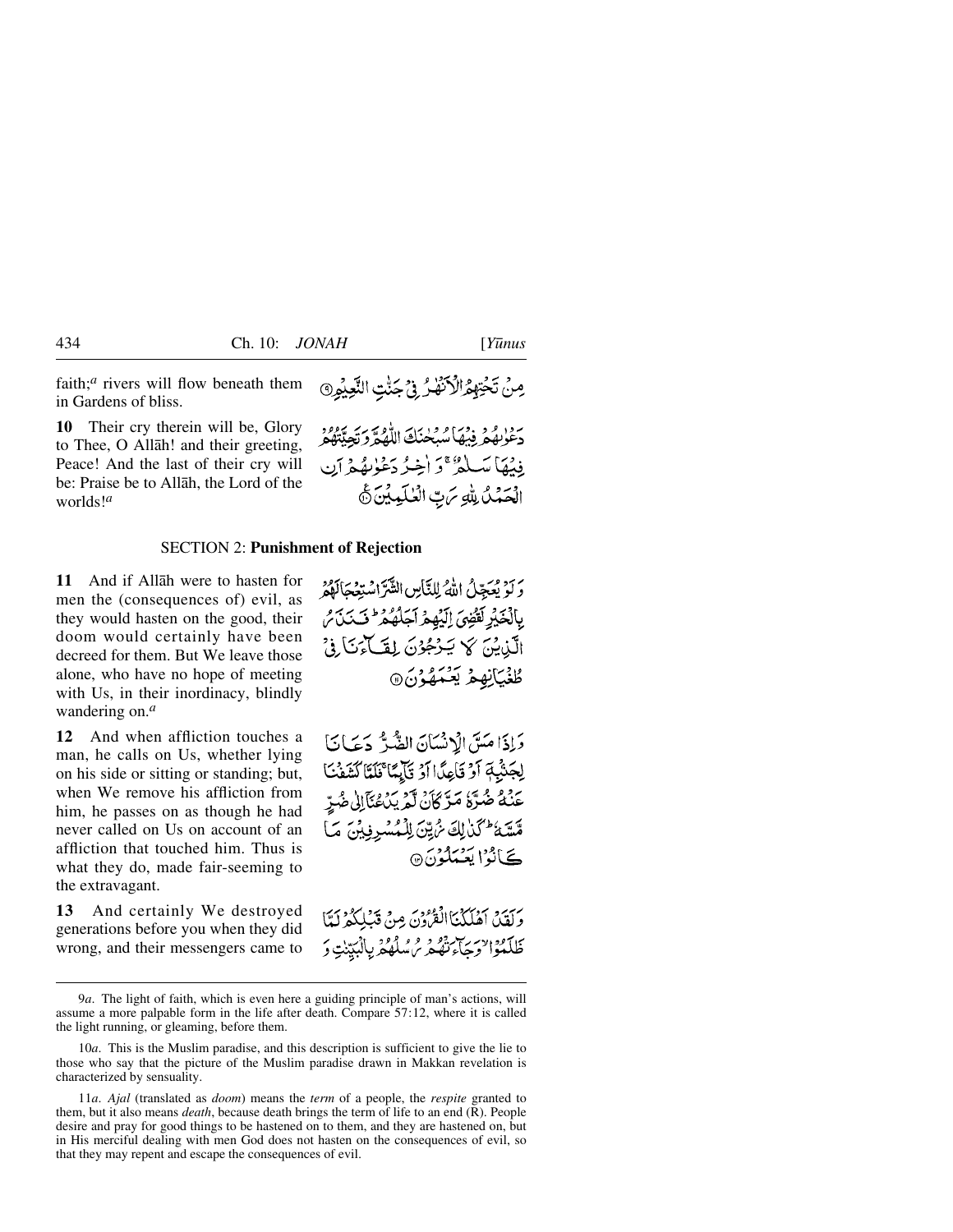them with clear arguments, yet they would not believe. Thus do We recompense the guilty people.

**14** Then We made you rulers in the land after them, so that We might see how you act.

**15** And when Our clear messages are recited to them, those who have no hope of meeting with Us say: Bring a Qur'ån other than this or change it.*<sup>a</sup>* Say: It is not for me to change it of my own accord. I follow naught but what is revealed to me. Indeed I fear, if I disobey my Lord, the chastisement of a grievous day.*<sup>b</sup>*

**16** Say: If Allåh had desired, I would not have recited it to you, nor would He have made it known to you. I have lived among you a lifetime before it. Do you not then understand?*<sup>a</sup>*

**17** Who is then more unjust than he who forges a lie against Allåh or gives the lie to His messages? Surely the guilty never succeed.

**18** And they serve besides Allåh that which can neither harm them nor profit them, and they say: These are

مَا كَانُوْالِيُؤْمِنُوْالِّكَذَٰلِكَ نَجْزِي الْقَوْمَ الْمُجْرِمِيْنَ ۞ تُمَرَّ جَعَلْنُكُمْ خَلَيْفَ فِي الْأَنْرُضِ مِنْ بَعْيِيْهِمْ لِنَنْظُرَ كَيْفَ تَعْمَلُوْنَ @ وَإِذَا تُتْلَى عَلَيْهِمُ ايَاتُنَا بَيِّدْتٍ لِتَمَالَ الَّيْنِ يُنَ لَا يَدْجُوْنَ لِقَاَّءَنَا ائْتِ بِقُرْانِ عَيْرِ هٰذَآ أَوۡ بَيِّالۡهُ ۚ ثَلۡ مَآ يَكُوۡنُ لِيَّ أَنْ أَبَيْدَلَهُ مِنْ تِلْقَائِي نَفْتِيٌّ إِنِّ أَتَّبَعُ اللَّهُ مَا يُؤْخِي إِلَيَّ ۚ إِنَّيَّ آخَانُ إِنْ عَصَبْتُ برق عَذَابَ يَوْمِر عَظِيْمِهِ قُ لَوْ يَآجَ اللَّهُ مَا تَلَوْثُهُ عَلَيْكُمْ دَلَّ أدير لكث بباء يمكن كبتتُ فِيكْدُ عِمْدًا قِنْ قَبْلِهِ ۚ أَفَىلَا نَعْقِلُوْنَ ۞ فَعَدَبْ أَظُلَمُ مِتَيْنِ إِنْ تَمْرُى عَبِيٍّ اللَّهِ كَوْبًا آرُكَ تَآبَ بِايْتِهِ إِنَّةَ لَا يُفْلِحُ الْمُجْرِمُوۡنَ ۞ وَيَعْبُدُوْنَ مِنْ دُوْنِ اللَّهِ مَالَا يَضُرُّهُمْ وَلَا يَنْفَعَهُ قَرْيَةً وَلَوْنَ هَؤَلَا ۚ شُفَعَآؤُنَا

<sup>15</sup>*a*. They desire a revelation which should not condemn their evil ways and their idol-worship, nor contain any threats of their coming doom.

<sup>15</sup>*b*. The words show how true the Prophet himself was to revelation, translating every one of its precepts into practice.

<sup>16</sup>*a*. The Prophet's truthfulness and honesty before he received the Divine revelation were undisputed, and he had earned such renown for these qualities that he was known in the land as *al-Amßn*, i.e. *the Faithful one*, or *the Truthful one*. The argument is that if, as they admitted, he had never told a lie in his lifetime, even for the sake of a personal advantage, how could he, now that he had passed the age of youth and passions, speak falsely, and that to his own detriment? He was not the gainer, but a sufferer thereby, on account of the persecution which his preaching had brought about for him. Moreover, a man who had so long refrained from showing any interest in their lives and their modes of worship, and had all but lived the silent life of a recluse among them, could not, of his own accord, be imagined to have suddenly changed the course of his life.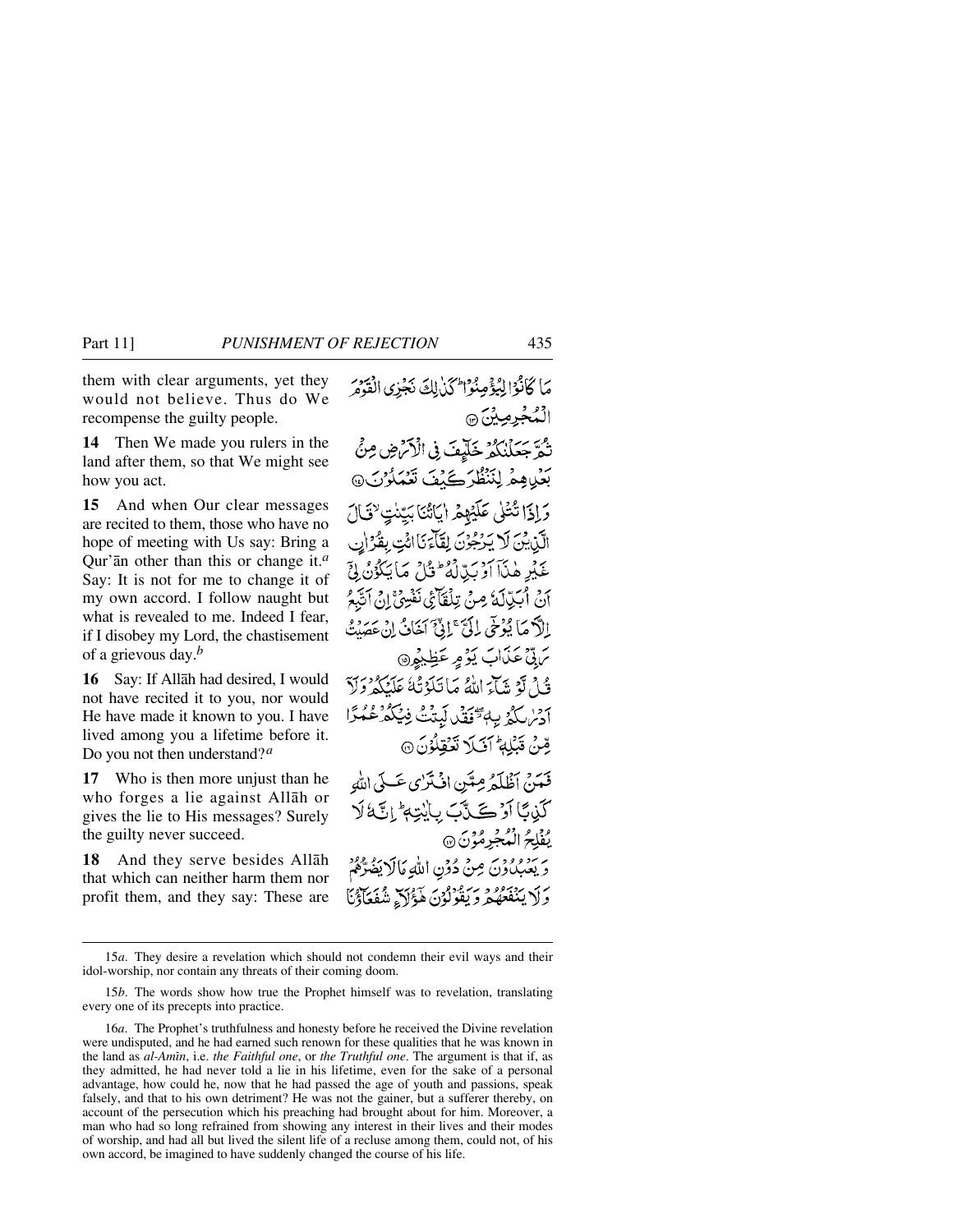our intercessors with Allåh. Say: Would you inform Allåh of what He knows not in the heavens and the earth? Glory be to Him, and supremely exalted is He above what they set up (with Him)!

**19** And (all) people are but a single nation, then they disagree. And had not a word already gone forth from thy Lord, the matter would have certainly been decided between them in respect of that wherein they disagree.*<sup>a</sup>*

**20** And they say: Why is not a sign sent to him from his Lord? Say: The unseen is only for Allåh, so wait; surely I too with you am of those who wait.*<sup>a</sup>*

عِنْدَ اللَّهِ ۚ قُلْ أَتَّنَبِّعُوۡنَ اللَّهَ بِمَالَا يَعۡلَمُ فِي السَّمْلُوتِ وَلَا فِي الْأَكْرَضِ سُبْحٰنَهُ وَ تَعْبٰلُ عَيِّبًا بُشْيَرِكُوْنَ ۞

دَ مَا كَانَ النَّاسُ إِلَّآ أَمَّةً وَّاحِباً ةً فَأَخْتَلَفُوا الْمَرْكَرْ لَا كَلَّمَةٌ مُبَيِّقٌ مِينٌ رَّبِّكَ لَقَضِيَ بَيْنَهُمْ فِيْمَا فِيْهِ يَخْتَلِفُونَ ®

رَبِيْنُوْنُونَ لَوْلَآ أُنْزِلَ عَلَيۡهِ أَيَةٌ مُّونَىٰ سِّ تِّهِ ۖ فَعَلْهُ إِنَّهَا الْغَدَبُ لِلَّهِ فَانْتَظِيرُواْ إِنِّ مَعَكُمُ مِّنَ الْمُنْتَظِرِيْنَ۞

### SECTION 3: **Merciful Dealing**

**21** And when We make people taste of mercy after an affliction touches them, $a$  lo! they devise plans against Our messages. Say: Allåh is quicker to plan. Surely Our messengers write down what you plan.

**22** He it is Who makes you travel by land and sea; until, when you are in the ships, and they sail on with them وَإِذَآ أَذَقَنَاۤ الدَّاسَ رَحْمَةً مِّنۡ بَعۡدِهِ هَرَّآءَ مَسَّنَّهُمُ إِذَا لَهُمْ مَّكَرُّ فِيَّ اٰيَاتِنَا ۚ ثَلِ اللَّهُ ٱنْسَرَعُ مَكْرًا ۖ إِنَّ مُ سُلَّمَا يَكْتُبُونَ مَا تَمْكُرُوْنَ ۞ هُوَ الَّذِينُ يُسَيِّرُكُمْ فِي الْبَرِّ وَالْبَحْرِجَةِّ اذَا كَنْنْݣُرْ فِي الْفُلْكِ ْ جَرَيْنَ بِهِعْرِ بِرِيْجِ

<sup>19</sup>*a*. The *word* that had gone forth is referred to in many places: "And they say: When will this promise come to pass, if you are truthful? Say: Maybe somewhat of that which you seek to hasten has drawn nigh to you" (27:71, 72). And again: "Say: You have the appointment of a day which you cannot postpone by an hour, nor hasten on" (34:30); see 34:30*a*.

<sup>20</sup>*a*. It is clear from the context that their demand is for the punishment with which they are threatened, because they would recognize no other sign; they are told to *wait* for the sign which would undoubtedly come.

<sup>21</sup>*a*. Some think that there is a reference here to the famine which prevailed for seven years at Makkah (Rz). For the famine itself see 44:10*a*. The statement here may only be a general description of ordinary afflictions which befall man, an instance of which is given in the next verse.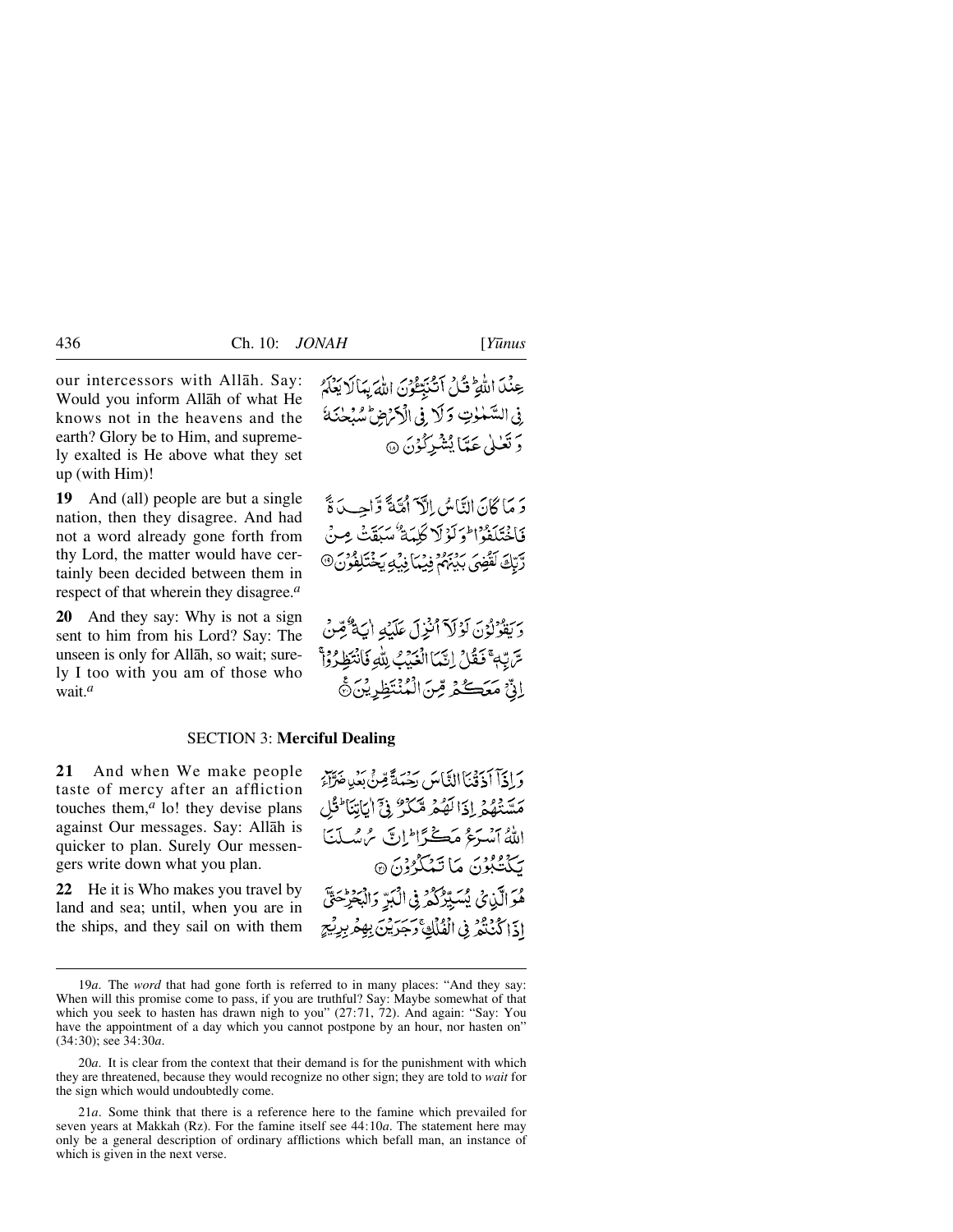in a pleasant breeze, and they rejoice at it, a violent wind overtakes them and the billows surge in on them from all sides, and they deem that they are encompassed about. Then they pray to Allåh, being sincere to Him in obedience: If Thou deliver us from this, we will certainly be of the grateful ones.

**23** But when He delivers them, lo! they are unjustly rebellious in the earth. O men, your rebellion is against yourselves — a provision (only) of this world's life. Then to Us is your return, so We shall inform you of what you did.

**24** The likeness of this world's life is only as water which We send down from the clouds, then the herbage of the earth, of which men and cattle eat, grows luxuriantly thereby; until when the earth puts on its golden raiment and it becomes adorned, and its people think that they are masters of it, Our command comes to it, by night or by day, so We render it as reaped seed-produce, as though it had not flourished yesterday. Thus do We make clear the messages for a people who reflect.

**25** And Allåh invites to the abode of peace, and guides whom He pleases to the right path.*<sup>a</sup>*

**26** For those who do good is good (reward) and more (than this). Neither blackness nor ignominy will

طَبِّيَةِ وَ فَبِرْحُوْا بِهَاجَاءَتْهَارِيْجُ عَاصِفٌ وَّجِآءَهُمُّ الْمَوْجُ مِنْ كُلِّ مَكَانٍ وَّظَنُّؤَا أَتَّهُمُّ أُحِيۡطَ بِهِمۡ لاَحۡكَٰٓ اللَّهَ مُخۡلِصِيۡنَ لَهُ الَّذِيْنَ ۚ لَئِنْ أَنْجَيْتَنَا مِنْ هٰذِهِ لَنَكُوْنَنِّ مِنَ الشَّكِرِيْنَ۞ فَلَعَّبَآ أَنْضِهُمْ إِذَاهُمْ يَهْعِوْنَ فِي الْأَدْضِ بِغَدْ الْحَقّْ يَأْتُمَا النَّاسُ إِنَّهَا بَغَيْكُمْ عَلَى أَنْفُسِكُمُ تَقْتَاءَ الْجَيْوةِ الدَُّنْ أَنْتُقُّ إِلَيْنَا مَرْجِعُكُمْ فَنُنْبَتّْنَكُمْ بِمَا كُنْنُمْ تېخىنى ھە إِنَّمَا مَثَلُ الْحَيْرِةِ الثَّانِيَا كَمَاءِ أَنْزَلْنَاءُ صِنَ السَّمَاءِ فَاخْتَلَطَ بِهِ نَبَاتُ الْأَمْ ضِ مِيّاً يَأْكُلُ النَّاسُ وَ الْأَنْعَامُرَ حَتَّى إِذَآ ٱخَذَىٰتِ الْأَمْرَضُ مُ خُرُدَهَآ وَادَّتِيۡتَ وَظَنَّ أَهْلَهَآ ٱتَّقَّعْرَ فَيْهِ مُرُدْنَ عَلَيْهَآ ۚ اتَّنَهَآ آمْرُنَانِيَلَا آدْنَهَارًا فَجَعَلْنِهَا حَصِيدًا كَانْ لَّمَرْ نَغْنَ بِالْأَمْسِ كَذِٰلِكَ نُفَصِّلُ الْأَيْتِ لِقَوْمٍ يَتَفَكَّرُوْنَ@

دَ اللَّهُ بِيَدْعُوۡٓالِلَّٰ دَارِ السَّلَٰمِ ۖ دَيۡهُدِ مِّيۡ مَنْ يَشَاءُ إِلَىٰ صِرَاطٍ مُّسْتَقِيْهِنَّ لِلَّبْنِيْنَ أَحْسَنُواالْحُسْنَى وَ زِيَادَةٌ ۖ وَلَا بَدْعَةٍ وَمُؤْمَّدُهُ وَيَتَرَّكَ لَا ذِلَّهَ الْمَطَلِّكَ

<sup>25</sup>*a*. This is another description of the Muslim paradise, which is called *dår al-salåm*, or *the abode of peace*. The word *salåm* in *dår al-salåm* is from the same root as *Islåm*. Islåm, in fact, makes even this world an abode of peace for a true Muslim; he makes his peace with his Lord, and he lives at peace with his fellow-men. The peace of the next life is, in fact, a continuation of the peace of mind which a Muslim finds in this very life.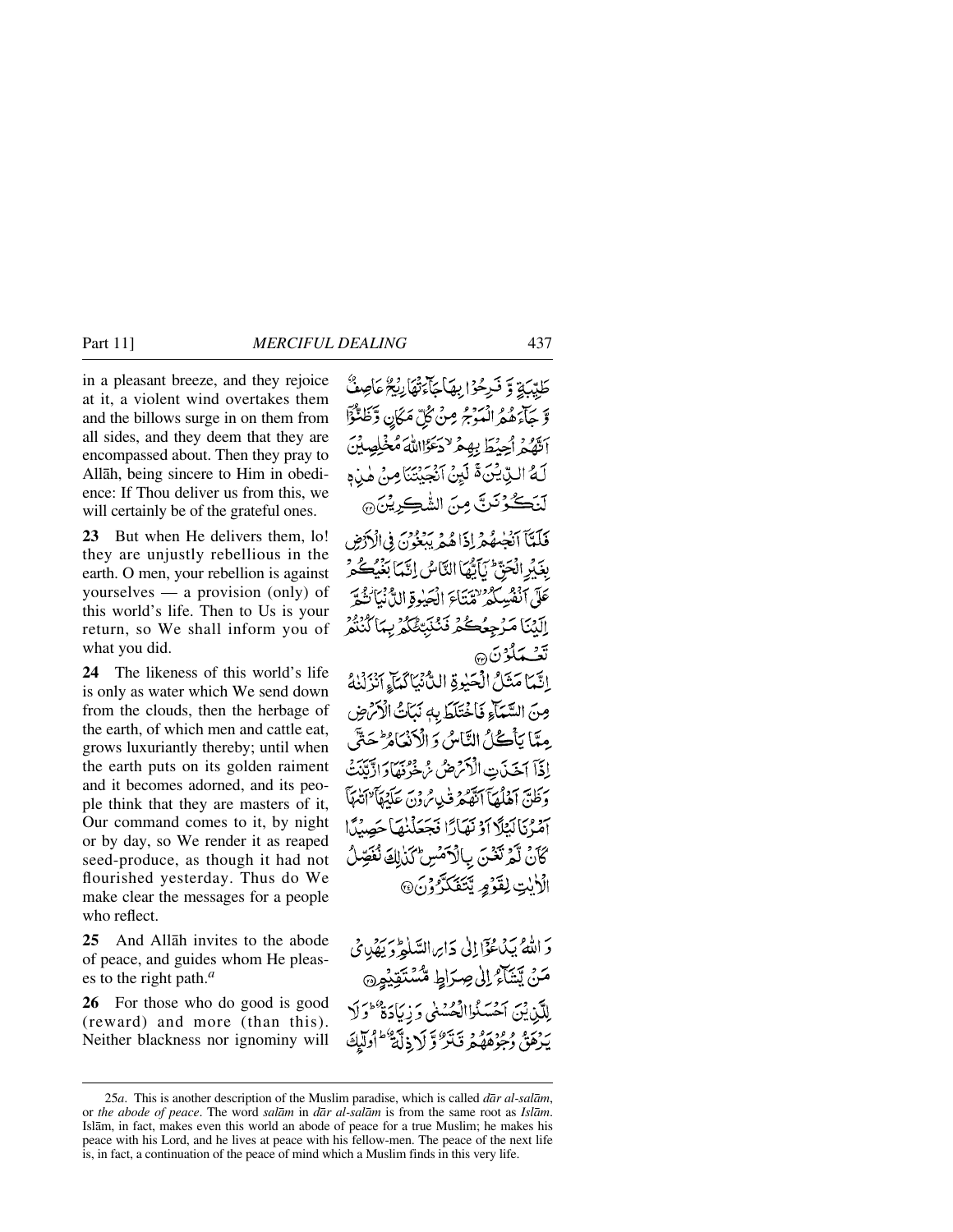cover their faces. These are the owners of the Garden; therein they will abide.*<sup>a</sup>*

**27** And those who earn evil, the punishment of an evil is the like thereof, and abasement will cover them — they will have none to protect them from Allåh — as if their faces had been covered with slices of the dense darkness of night. These are the companions of the Fire; therein they will abide.

**28** And on the day when We gather them all together, then We shall say to those who associated others (with Allåh): Keep where you are, you and your associate-gods. Then We shall separate them one from another, and their associates will say: It was not us that you served.

**29** So Allåh suffices as a witness between us and you that we were quite unaware of your serving (us).

**30** There will every soul become acquainted with what it sent before, and they will be brought back to Allåh, their true Patron, and that which they devised will escape from them.

آصَلَٰبُ الْجَنَّاةِ عَمَّمَ فِيْهَا خَلِلٌ وُنَ ۞

وَ الَّيْنِينَ كَسَبُوا السَّبِّبَاٰتِ جَزَاءٌ سَبِيَّتَةٍ بِعِنْبِلِهَا ۚ وَ تَرْهَقُهُ مِ ذِلِّيٌّ ۚ مَا لَهُمْ مِّنَ اللهِ مِنْ عَاصِمٍ ۚ كَأَنَّمَآ أُغۡشِيتُ وُجُوۡهُمۡمُ تِطَعًا قِسَ الَّبِيْلِ مُظْلِمًا الْوَلَيْكَ آصَحْبُ التَّابِرَةَ هُمْهِ فِيهِمَاخْلِدُونَ @

ىر بېزىر ئېخشگە ھەرىجىيىغا شەر ئىقتۇل لِلَّكْنِ لَنَّهْرَكُوْاهُكَانَكُمْ أَنْنَهُ دَيْئُهُمْ أَوْلَٰهُمْ أَن فَزَكَلْنَا بَيْنَهُمْ وَ قَالَ شُرَكَاؤُهُمْ مَّا ڭ دەر لېڭانا <del>ئې</del>رورون ھ

فَكَفَى بِاللَّهِ شَهِيْدًا بِيَنْنَا وَبِيْنَكُمْرِنَ َ كُتَّا عَنْ عِبَادَتِكُمُّ لَغْفِلِيْنَ ۞ هُنَالِكَ تَبْلُوْا كُلُّ نَفْسٍ مِّآ آسْلَفَتْ وَسُرٌّ ذَإِإِلَىَ اللَّهِ مَؤْلَمُهُمُ الْعَقِّ دَصَلَّ عَنْفُهُ مَّاكَيَانُوْا يَفْتَرُوْنَ ۞

### SECTION 4: **Uniqueness of Divine Gifts**

**31** Say: Who gives you sustenance from the heaven and the earth, or

فَكِيلٍ مَنْ يَوْمِ مِجْرِكِمٍ قِينَ الدِّيَاءِ وَالْأَدْضِ

<sup>26</sup>*a*. Throughout the Holy Qur'ån the reward of virtue is spoken of as being much more than actual recompense, while evil is either spoken of as being forgiven or as being punished only with a like punishment. Thus in 42:25 and 26: "And He it is Who accepts repentance from His servants and pardons evil deeds, and He knows what you do; and He answers those who believe and do good deeds, and gives them more out of His grace". And in 6:160: "Whoever brings a good deed will have tenfold like it, and whoever brings an evil deed, will be recompensed only with the like of it"; see 6:160*a*.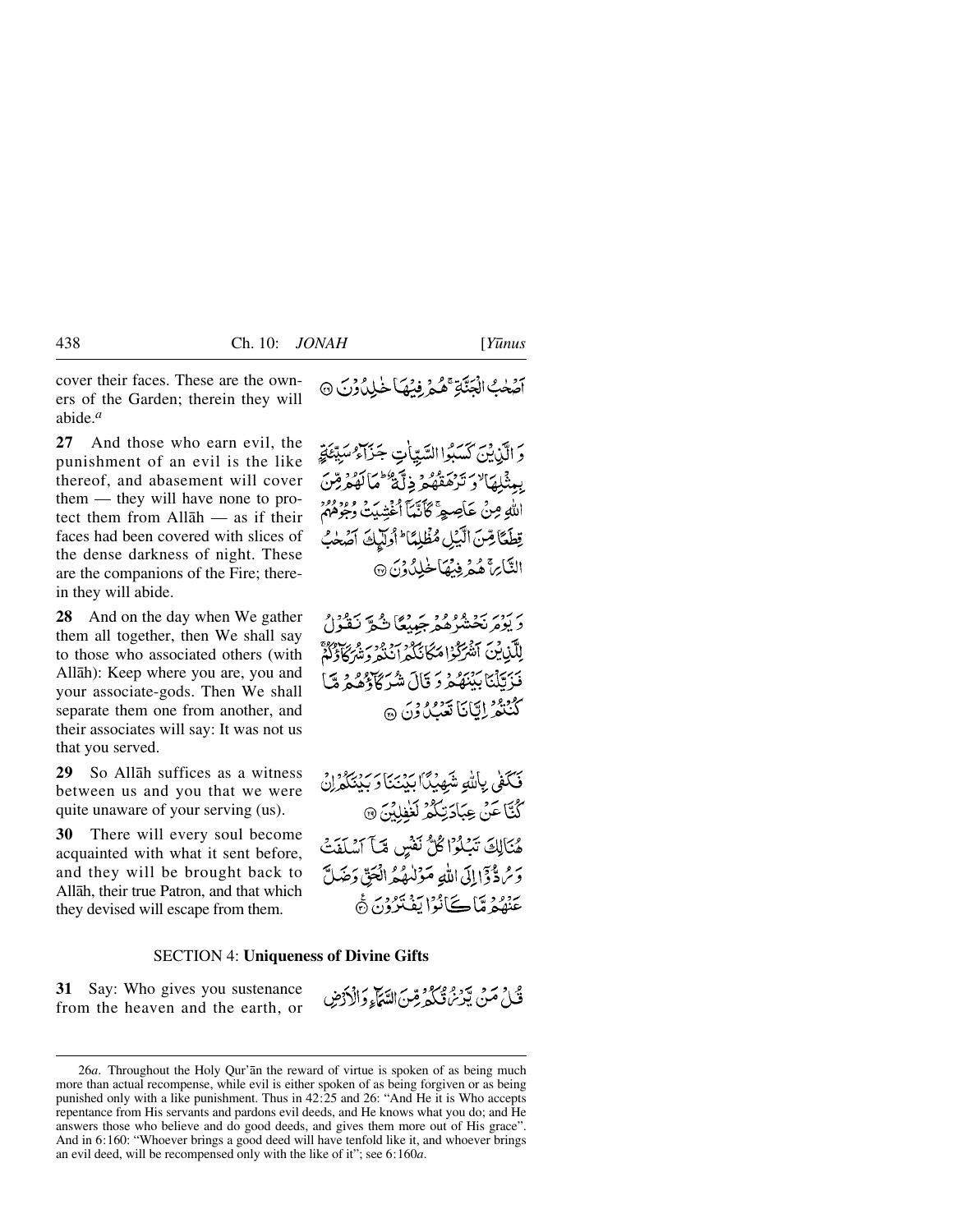who controls the hearing and the sight, and who brings forth the living from the dead, and brings forth the dead from the living? And who regulates the affair? They will say: Allåh. Say then: Will you not then guard against evil?

**32** Such then is Allåh, your true Lord. And what is there after the truth but error? How then are you turned away!

**33** Thus does the word of thy Lord prove true against those who transgress that they believe not.*<sup>a</sup>*

**34** Say: Is there anyone among your associate-gods who produces the first creation, then reproduces it? Say: Allåh produces the first creation, then He reproduces it. How are you then turned away!

**35** Say: Is there any of your associate-gods who guides to the Truth? Say: Allåh guides to the Truth. Is He then Who guides to the Truth more worthy to be followed, or he who finds not the way unless he is guided? What is the matter with you? How do you judge?

**36** And most of them follow naught but conjecture. Surely conjecture will not avail aught against the Truth. Truly Allåh is Knower of what they do.

**37** And this Qur'ån is not such as could be forged by those besides Allåh, but it is a verification of that which is before it and a clear explanation of the Book, there is no doubt

أَمَثَنَّ يَبْنَلِكُ السَّنْعَ وَالْأَبْصَائِ دَ مَنْ يَّحْرِجُ الْحَيِّ مِنَ الْمُدِّتِ وَيُخْرِجُ الْمَدِّتَ عِينَ الْبَيِّيِّ وَحَيْنَ يَكَدِّبُرُ الْأَمْرَ فَسَبَقَوْلُوْنَ اللهُ عَمَدُ إِنَّ لَا تَتَّقَوْنَ ۞

فَيْذٰلِكُمُ اللَّهُ بِرَوْكُمُ ۚ إِنْجَوٌّ فَبِيَا ذَابَعَيْ الْجَنِّ اِلاَّ الضَّلَابُ \* يَأَنَّى تُصُرَفُوْنَ @

كَذٰلِكَ حَقَّتْ كَلِمَتْ رَبِّكَ عَلَى الَّذِيْنَ فَسَقَوْاً اَنَّهُمْ لَا يُؤْمِنُونَ ۞ قُلْ هَلْ مِنْ شُرَكَآيِكُمْ مَّنْ يَّبْدَؤُا الْخَلْقَ تَكُّرَّ يُعِيدُ كَا وَتَيْلِ اللَّهُ يَبِدَأَوُا الْخَلْقَ تْيُوَّ يُعِيدُكُمْ فَبَأَنَّي تُؤْفَيَكُونَ۞

قُلْ هَلْ مِنْ شُرَكَا بِكُمْرَ مِّنْ يَّهْدِينَ إِلَى الْحَقِّ كُلِّ اللَّهُ يَهْدِئُ لِلْجَنِّ ۚ أَفَعَنَ يِّهُدِي فِي إِلَى الْحَقِّ آحَقُّ أَنْ يَتُنَبَّعَ أَهْنَ لَاَّ يَهِيْ يِّ اِلْآَ أَنْ يُّهْمُكْ يُ قَيِّمَا لَكُمْ تَ ڪَٽفَ ٽَڪُگُمُونَ® دَمَا بَنْتِهِمُ أَڪْثَرُهُمْ إِلاَّ ظَتَّا ۖ إِنَّ الظَّلِّ لَا يُغْنِيُّ مِنَ الْعَقِّ شَيْئًا ۖ إِنَّ اللَّهَ عَبِلَيْمٌ بِيمَا يَفْعَلُوْنَ ۞ وَ مَا كَانَ هٰذَا!لْفُرُانُ أَنْ تَفْتَزِي مِنْ دُوِّنِ اللَّهِ وَلٰكِنْ نَصْدِبُنَى الَّذِيْ بَيْنَ يَدَيْهِ وَتَفْصِيْلَ الْكِتْبِ لَارَيْبَ

<sup>33</sup>*a*. The *word* refers to the sentence of punishment which must come to pass because they believe not, or to the fact that their disbelief is a result of their transgression.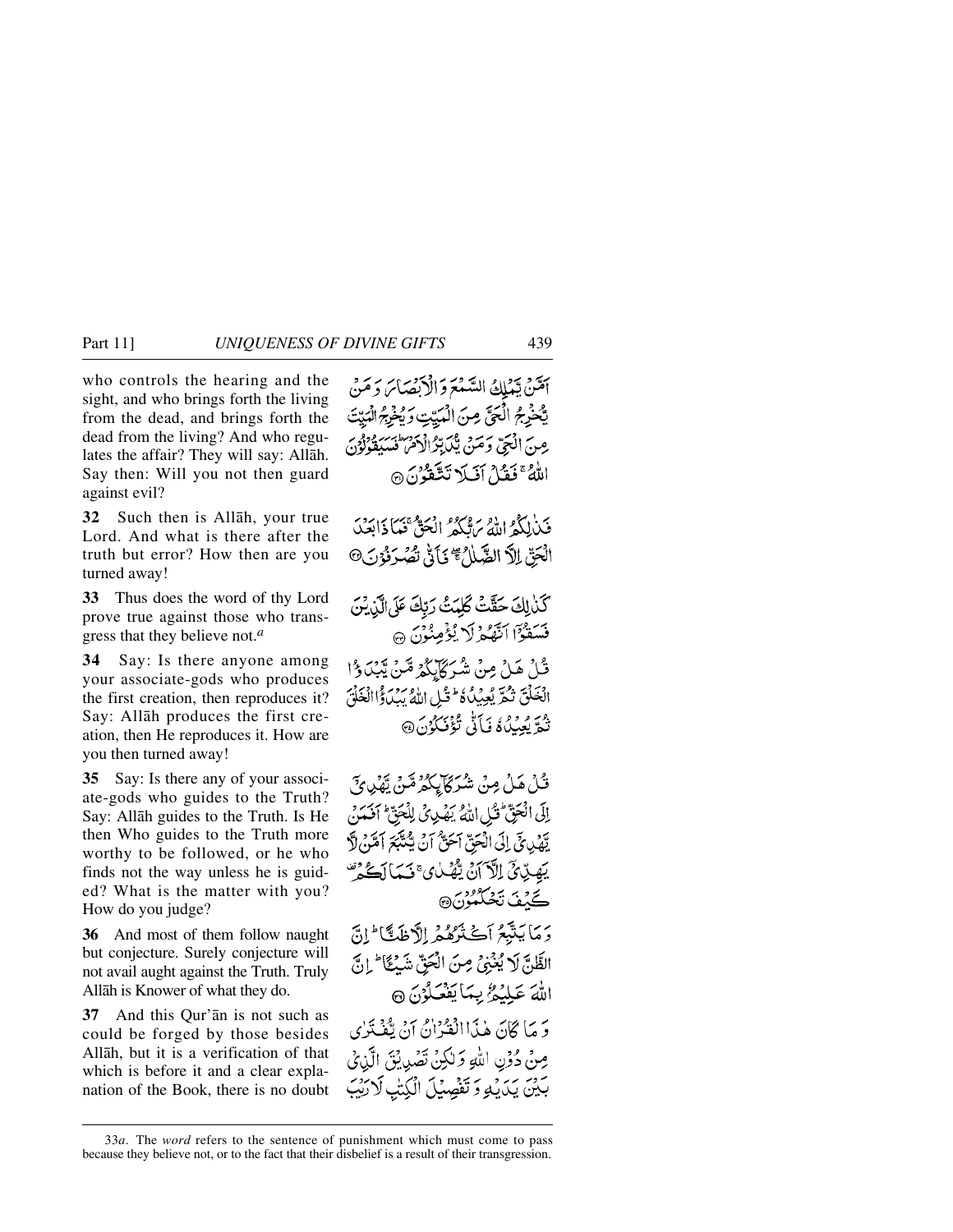in it, from the Lord of the worlds.*<sup>a</sup>*

**38** Or say they: He has forged it? Say: Then bring a chapter like it, and invite whom you can besides Allåh, if you are truthful.

**39** Nay, they reject that, whose knowledge thay cannot compass and whose final sequel has not yet come to them.*<sup>a</sup>* Even thus did those before them reject; then see what was the end of the wrongdoers.

**40** And of them is he who believes in it, and of them is he who believes not in it. And thy Lord best knows the mischief-makers.

فِيكِ مِنْ تَرَبِّ الْمَلْبِيْنَ تَ أَمْرِ يَقْوُلُوْنَ افْتَزَلْتُهُ ۖ وَلَٰٓ فَأَنُوَّا بِسُوْرَةِ بِقِثْلِهِ وَإِدْعُوْا مَنِ اسْتَطَعَنُوْ مِّنْ دُوْنِ اللهِ إِنْ كُنْتُمْرُ صٰبِ قِيْنَ ۞ بَيْنُ كَيْݣُوْلِيهَا كَمْ يُجِيُطُوْلِ بِعِلْمِهِ دَ لَّعًا يَأْتِهِمْ تَأْوِيْلُهُ ۚ كَنِ لِكَ كَذَّبَ الَّذِيْنَ مِنْ قَبْلِهِمْ نَانْظُرُكَيْفَ كَانَ عَاقِبَةٌ الظلمين وَمِنْهُمْ مِّنْ يُؤْمِنُ بِهِ وَمِنْهُمْ مِّنْ لَاَّ يُؤْمِنُ بِهِ تَرَبُّكَ آَعَلَمُ بِالْمُفْسِدِينَ ﴾

### SECTION 5: **The Reprobate and their Punishment**

**41** And if they reject thee, say: My work is for me and your work for you. You are clear of what I do and I am clear of what you do.

**42** And of them are some who listen to thee. But canst thou make the deaf to hear, though they will not understand?

**43** And of them are some who look at thee. But canst thou show the way وَإِنْ كَذَّبُوْكَ فَقُلْ لِّي عَمَلِيٍّ وَلَكُمْ بر مهود و دو د سود.<br>عبيلكفر انتقر بريغون ميا اعتما وَ أَنَا بَرِئٌ ثُقِّعًا تَعْمَلُوْنَ @ دَ مِنْهُمْ مِّينْ يَشْتَبِعِهُوْنَ الْمَلَّةُ ۚ إِفَانِهِۦ تَسْبِعُ الصَّعَّ وَلَوْكَ أَوْالَا يَعْقِلُوْنَ @ وَمِنْهُمْ مَّيْنُ تَنْظُلُ إِلَيْكَ ۖ أَنِّيَ أَنْتَ

39*a*. For the two significances of *ta'wßl*, see 4:59*b*. By the final sequel is meant the consequence of the rejection of the Truth. This is clear from what is said in 7:53: "Do they wait for aught but its final sequel? On the day when its final sequel comes, those who neglected it before will say: ... Are there any intercessors on our behalf so that they should intercede for us?"

<sup>37</sup>*a*. The Qur'ån explains in clear words many of the most important principles of religion which are left ambiguous or obscure in the previous books. For instance, the Bible is obscure on the important principle of resurrection or life after death; Jesus himself when questioned by the Sadducees had to resort to an argument instead of quoting chapter and verse (Matt. 22:23, etc.) Similarly the attributes of the Divine Being are not explained in clear words and the result is the doctrine of the Divinity of Jesus Christ. The Qur'ån fully explains all such points and finally settles all these questions.